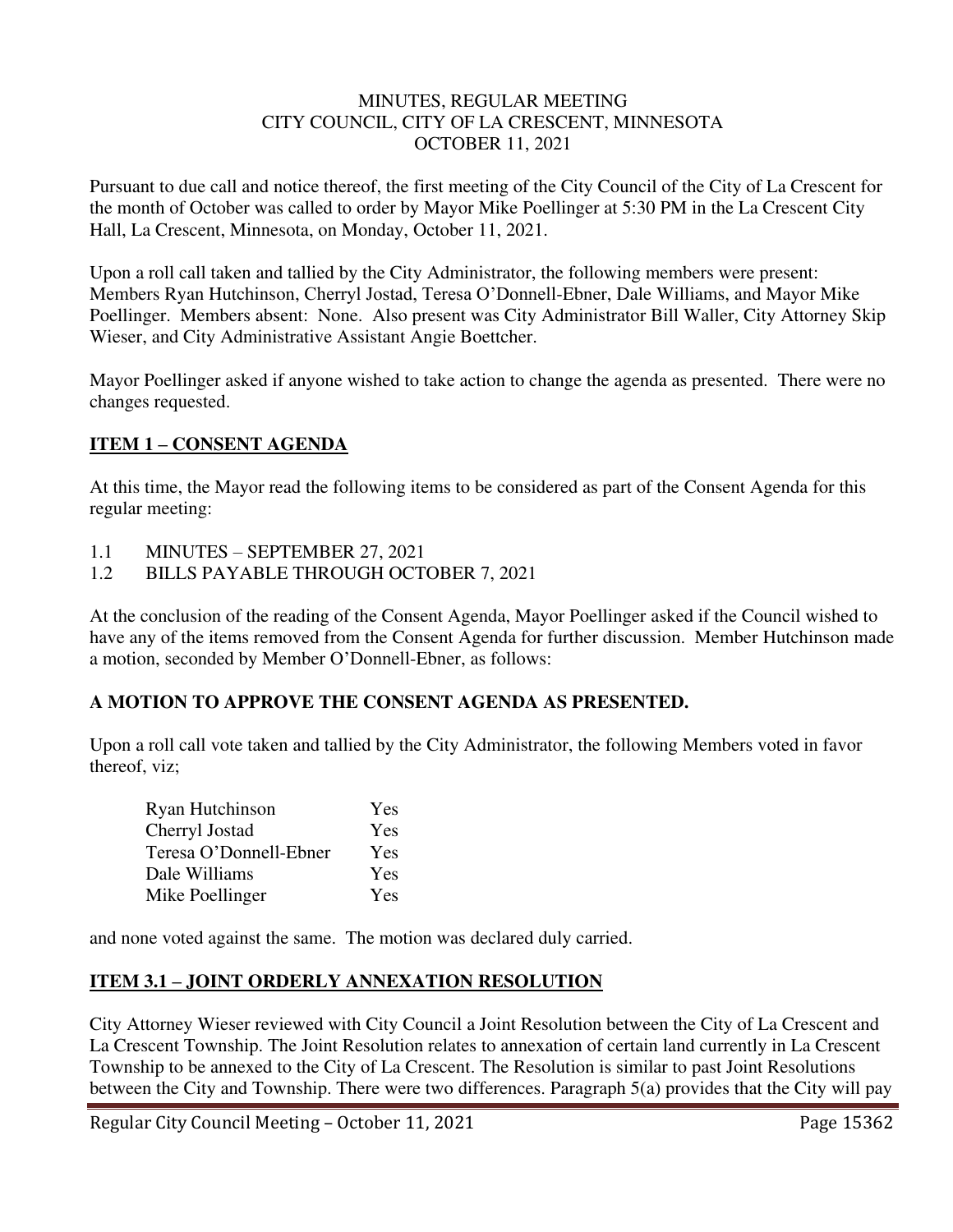the Township \$8,603.39 per year for a period of three (3) years as opposed to two (2) years. Further, Paragraph 6(b) provides that the City will not require mandatory connection to municipal sanitary sewer for a period of six (6) years after the approval of this agreement unless a public safety threat exists, or the property is sold or otherwise conveyed. In that situation, the property owner would have one (l) year to connect. City Council also reviewed information regarding public improvements made in Crescent Valley in 2011 and 2015, and information regarding the City's connection charges, sewer charges, and property taxes, which was mailed to the property owners in advance of the City Council Meeting. Part of the basis that City Council considered for annexing the remainder of Crescent Valley was as follows:

- 1. The City has maintained and plowed the streets in Crescent Valley since 2010.
- 2. The City has maintained and improved the park currently located in Crescent Valley.
- 3. The City continues to provide public safety services to all of Crescent Valley.
- 4. It will take four (4) years to realize the full benefit of the annexation from a property tax standpoint.
- 5. Over 11 years have lapsed since the adoption of Resolution 08-10-03 when the first properties in Crescent Valley were annexed.

La Crescent Township also considered this Joint Resolution at their regular scheduled meeting on October 11, 2021 at 7:00 p.m. City Council also reviewed and heard agenda requests from the following property owners: Erica Myhre; Tim Stencel; Greg Van Lin; Dave Thompson; Gene Grant; and Chuck Foust. Following review and discussion, Member Williams introduced the following resolution and moved its passage and adoption:

#### **In the Matter of the City of La Crescent /La Crescent Township**

STATE OF MINNESOTA OFFICE OF ADMINISTRATIVE HEARINGS

IN THE MATTER OF THE PETITION FOR  $\qquad$  ) THE ANNEXATION OF CERTAIN LAND **JOINT RESOLUTION** TO THE CITY OF LA CRESCENT PURSUANT ) TO MINNESOTA STATUTES § 414.0325 )

# JOINT RESOLUTION FOR ORDERLY ANNEXATION BY AND BETWEEN LA CRESCENT TOWNSHIP AND THE CITY OF LA CRESCENT

WHEREAS, the City mailed a correspondence dated July 23, 2021 to the Township with the Notice proposing that the annexation referenced in the Notice be completed by an Orderly Annexation Agreement with the City reimbursing the Township for three (3) years of real estate taxes and paying all necessary publication fees to timely complete the annexation; and

WHEREAS, the Township and City have now reached a settlement agreement believed to be in their mutual best interests; and

WHEREAS, the Township and City desire to enter into an agreement allowing for the orderly annexation of certain property, pursuant to Minnesota Statutes, Section 414.0325; and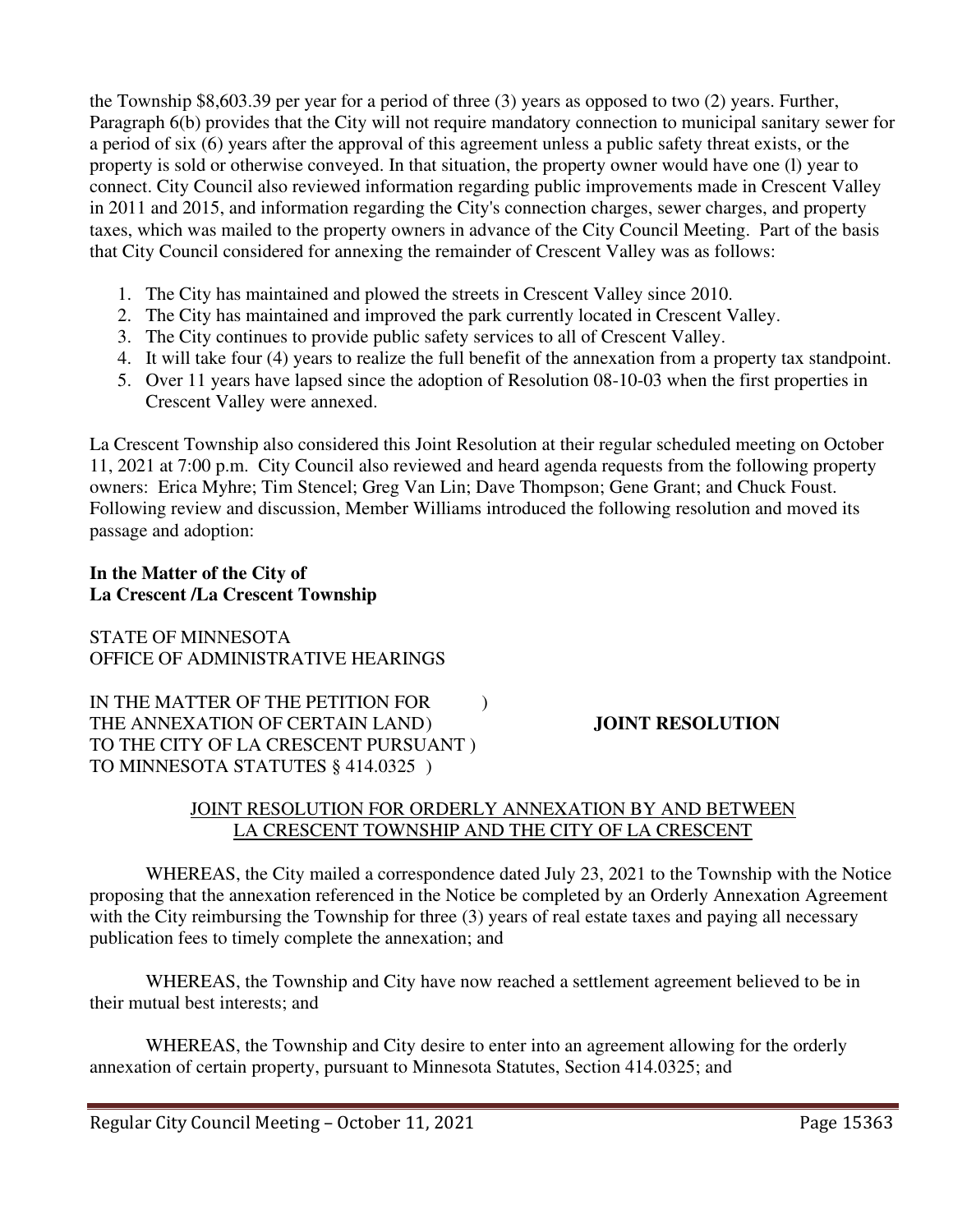WHEREAS, the parties hereto desire to set forth the terms and conditions of such orderly annexation by means of this Joint Resolution in settlement of the above-referenced matter; and

WHEREAS, for ease of reference, the area of the Township proposed for immediate orderly annexation in accordance with this Joint Resolution (hereinafter referred to as the "Subject Area") is legally described in Exhibit A, which is attached hereto and incorporated herein by reference; and

WHEREAS, the Notice of Intent to Designate for Orderly Annexation was published in the *Houston County News* newspaper on September 24, 2021.

WHEREAS, the City has available capacity to provide needed services to the Subject Area; and

WHEREAS, the Township and City agree that orderly annexation of the Subject Area is in the best interest of the property owners and would benefit the public health, safety, and welfare of the community; and

WHEREAS, the Township and City desire to accomplish the immediate orderly annexation of the Subject Area without the need for any further hearings before the Office of Administrative Hearings.

NOW, THEREFORE, BE IT RESOLVED by the City Council of the City of La Crescent and the Township Board of Supervisors of the Township of La Crescent as follows:

- 1. Designation of Subject Area. The Township and City hereby designate the Subject Area legally described in Exhibit A for immediate orderly annexation pursuant to Minnesota Statutes, Section 414.0325.
- 2. Acreage of Subject Area. The Township and City agree that the Subject Area is approximately 13.528 acres.
- 3. Map of Subject Area. A boundary map showing the Subject Area legally described in Exhibit A is attached hereto as Exhibit B and is hereby incorporated herein by reference.
- 4. No Hearing Required/Review and Comment Jurisdiction Only. Pursuant to Minnesota Statutes, Section 414.0325, the Township and City agree that no alteration of the boundaries stated herein is appropriate, that all conditions for annexation of the Subject Area legally described in Exhibit A are contained in this Joint Resolution, and that no consideration by the State of Minnesota Office of Administrative Hearings/Municipal Boundary Adjustments Unit is necessary. Upon the execution and filing of this Joint Resolution, the State of Minnesota Office of Administrative Hearings/Municipal Boundary Adjustments Unit may review and comment hereon, but shall, within 30 days of receipt of this Joint Resolution, order the annexation of the Subject Area legally described in Exhibit A in accordance with the terms and conditions contained in this Joint Resolution.
- 5. Tax Reimbursement. Pursuant to Minnesota Statutes, Section 414.036, the Township and City agree that upon annexation of the Subject Area, the City shall reimburse the Township for the loss of taxes from the property so annexed for the period and in accordance with the following schedule: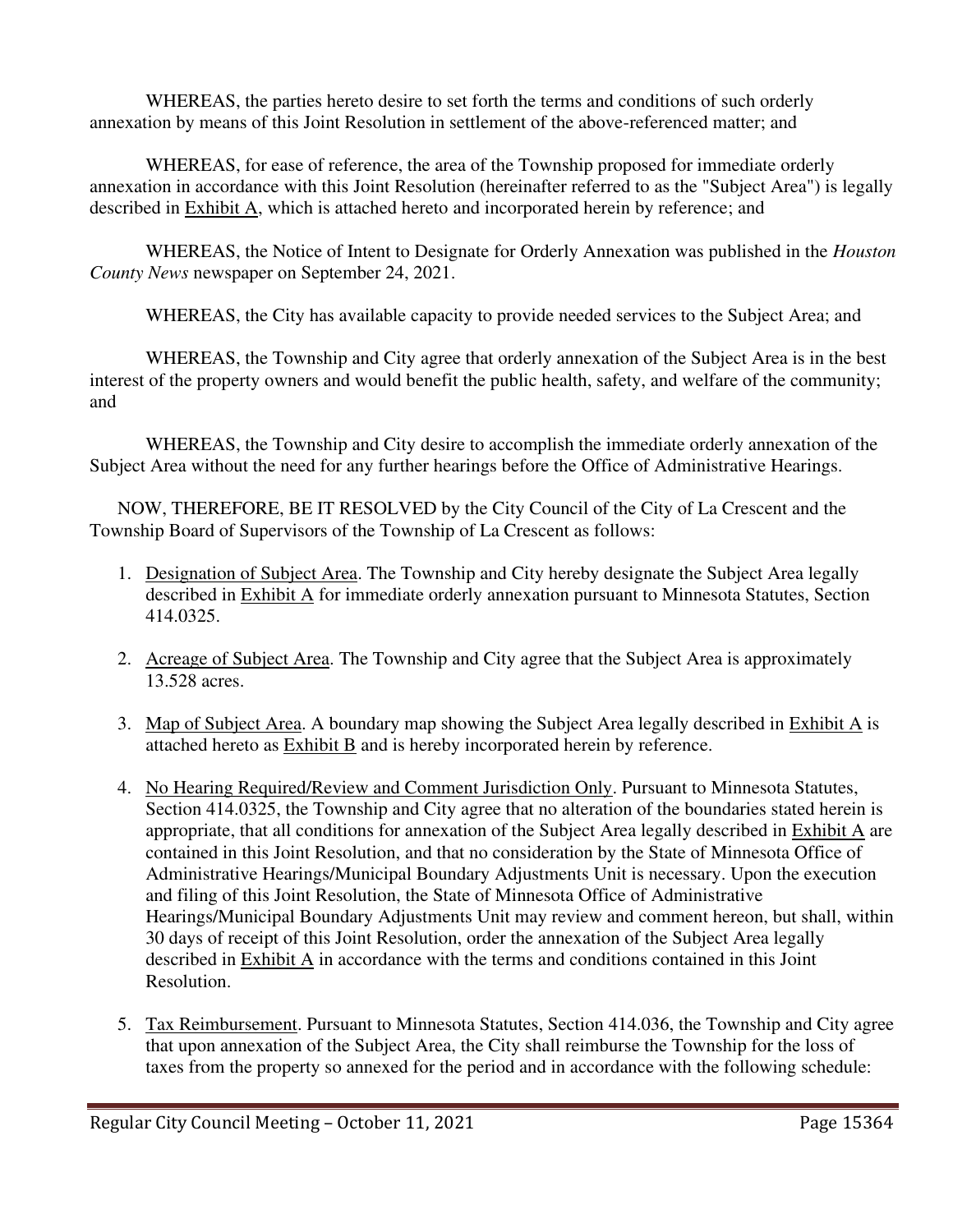(a) In the first year following the year the city could first levy on the annexed area, an amount equal to \$8,603.39; (b) In the second year, an amount equal to \$8,603.39; and (c) In the third and final year, an amount equal to \$8,603.39.

- 6. Municipal Services.
	- a. After annexation of the Subject Area, the City shall be responsible for providing municipal governmental services within the Subject Area. In the event that property owners within the Subject Area desire to receive certain municipal service that the property owner is not currently receiving, property owners may file a petition with the City for such service and receive consideration from the City Council. The City Council will endeavor to provide property owner petitioned services to the requesting properties in a timely manner to the extent practicable in the judgment of the City Council based on factors, including but not limited to the following: cost, timing and feasibility of the service project; cost, timing and feasibility of other City improvement projects; demonstrated service need; location of the petitioning property; distance of petitioning property from the petitioned service; type of service; capital improvement plan; comprehensive plan and other City land use controls; new or existing development; environmental review; number of property owners seeking services; and financial considerations including but not limited to assess ability of the service to the petitioning property and other likely situated properties, and the extent of property owner provided financing for the requested service.
	- b. The City will not require a mandatory connection to municipal sanitary sewer for a period of six (6) years after the approval of this Agreement, unless a public safety threat exists, or the property is sold or otherwise conveyed. In said event, the property owner will need to connect to municipal sanitary sewer within one (1) year of the date of sale or conveyance.
- 7. Termination. This Joint Resolution shall remain in full force and effect until one of the following conditions takes place, whichever comes first:
	- a. Termination by mutual written joint resolution of the City and Township; or
	- b. Upon completion of tax reimbursement to the Township in accordance with this Joint Resolution.
- 8. Governing Law. This Joint Resolution is made pursuant to, and shall be construed in accordance with the laws of the State of Minnesota.
- 9. Disputes and Remedies. The Townships and City agree as follows:
	- a. Negotiation. When a disagreement over interpretation of any provision of this Joint Resolution shall arise, the City and Township will direct staff members, as they deem appropriate, to meet at least one (1) time at a mutually convenient time and place to attempt to resolve the dispute through negotiation.
	- b. Mediation/Arbitration. When the parties to this Joint Resolution are unable to resolve disputes, claims or counterclaims, or are unable to negotiate an interpretation of any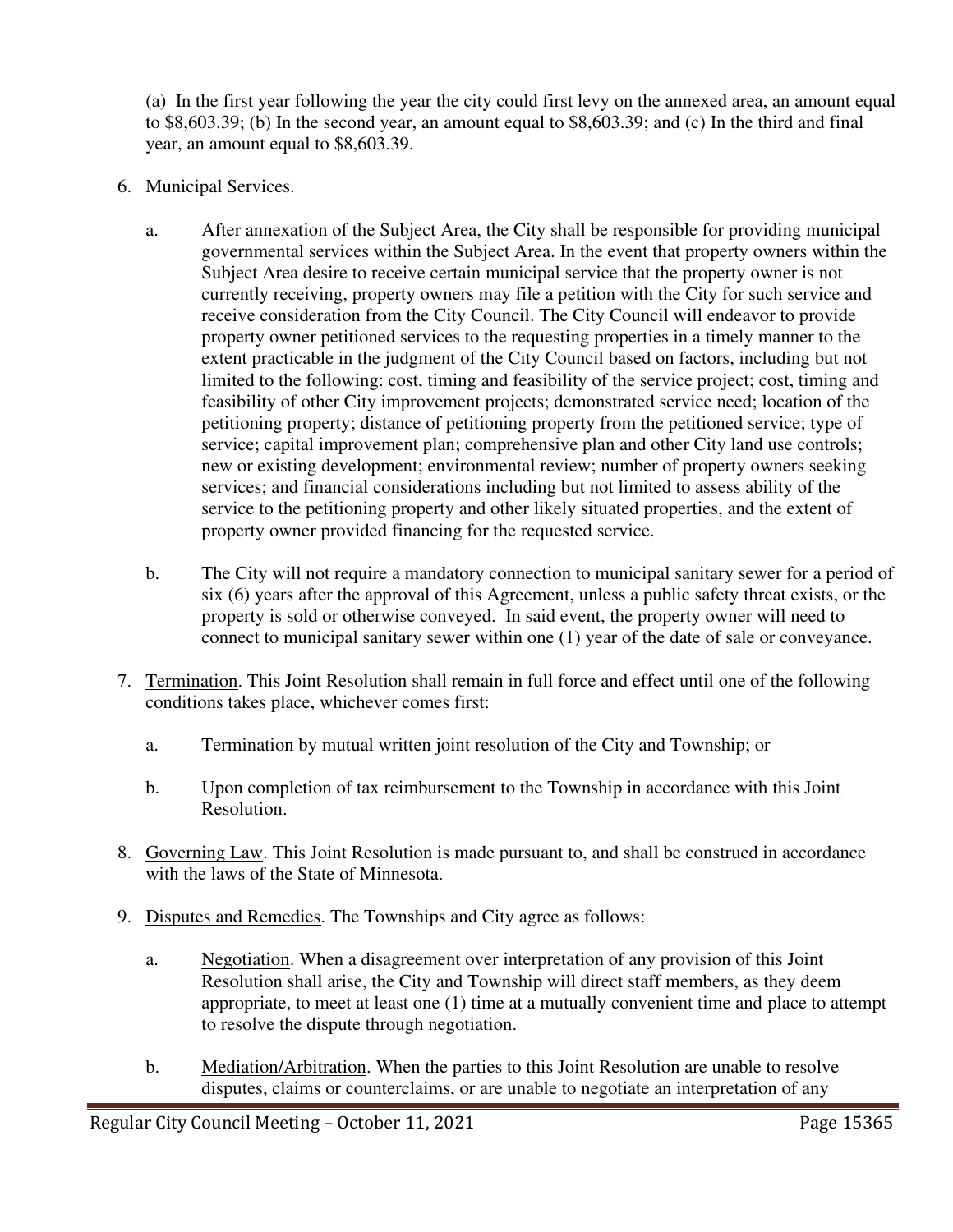provision of this Joint Resolution, the parties hereto may mutually agree in writing to seek relief by submitting their respective grievances to mediation and/or binding arbitration.

- c. Adjudication. When the parties to this Joint Resolution are unable to resolve disputes, claims or counterclaims, are unable to negotiate an interpretation of any provision of this Joint Resolution or are unable to agree to submit their respective grievances to mediation or binding arbitration, or such action has not otherwise resolved the matter in dispute, either party to the dispute may seek relief through initiation of an action in a court of competent jurisdiction. In addition to the remedies provided for in this Joint Resolution and any other available remedies at law or equity, in the case of a violation, default, or breach of any provision of this Joint Resolution, the non-violating, non-defaulting, or non-breaching party may bring an action for specific performance to compel the performance of this Joint Resolution in accordance with its terms.
- 10. Modification/Amendment. This Joint Resolution shall not be modified, amended, or altered except upon the written joint resolution of the City and the Township duly executed and adopted by the City Council and the Township Board of Supervisors and filed with the OAH-MBAU, or its successor agency.
- 11. Severability. In the event that any provision of this Joint Resolution is determined and adjudged to be unconstitutional, invalid, illegal or unenforceable by a court of competent jurisdiction, the remaining provisions of this Joint Resolution shall remain in full force and effect, and the parties hereto shall negotiate in good faith and agree to such amendments or modifications of or to this Joint Resolution or other appropriate actions as shall, to the maximum extent practicable in light of such determination, implement and give effect to the intentions of the parties hereto.
- 12. Headings and Captions. Headings and captions are for convenience only and are not intended to alter any of the provisions of this Joint Resolution.
- 13. Entire Agreement. The terms, covenants, conditions and provisions of this Joint Resolution shall constitute the entire agreement between the parties hereto superseding all prior agreements and negotiations. This Joint Resolution shall be binding upon and inure to the benefit of the respective successors and assigns of the Township and City.
- 14. Legal Description and Mapping. The Township and City agree, in the event there are errors, omissions or any other problems with the legal description provided in Exhibit A or mapping provided in Exhibit B in the judgment of the State of Minnesota Office of Administrative Hearings/Municipal Boundary Adjustments Unit or either party, to make such corrections and file any additional documentation, including a new Exhibit A or Exhibit B making the corrections requested or required by the State of Minnesota Office of Administrative Hearings/Municipal Boundary Adjustment Unit as necessary to make effective the annexation of the Subject Area in accordance with the terms of this Joint Resolution.
- 15. Notice. Any notices required under the provisions of this Joint Resolution shall be in writing and sufficiently given if delivered in person or sent by U.S. mail, postage prepaid, as follows: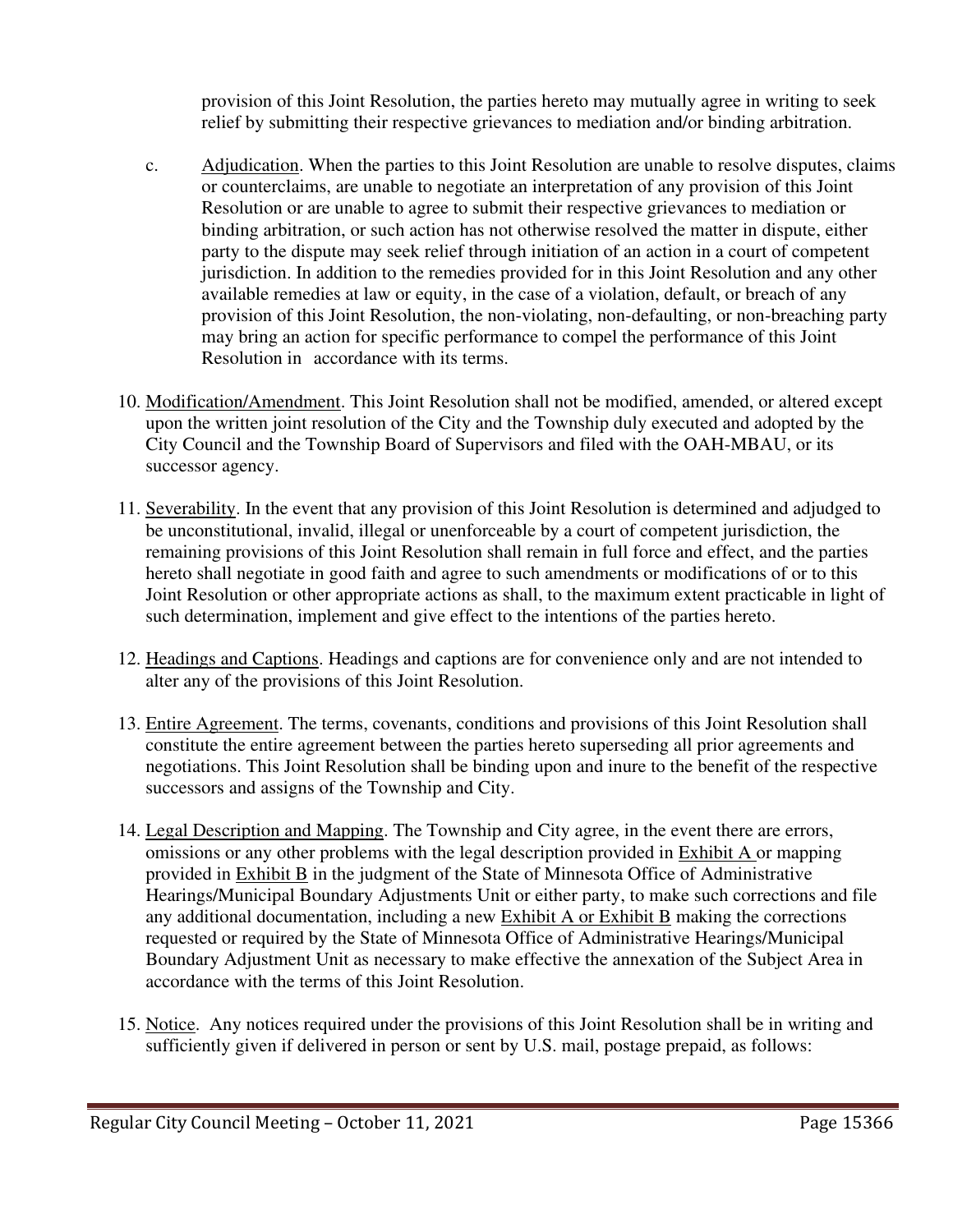City Administrator Township Clerk La Crescent City Hall La Crescent Township 315 Main Street 4610 CTH 6 La Crescent, MN 55947 La Crescent, MN 55947

If to the City: If to the Township:

w/copy to:

 Al Wieser, III Wieser Law Office, P.C. 33 South Walnut Street, Suite 200 La Crescent, MN 55947

- 16. Effective Date. This Joint Resolution shall be effective on the date that the last party hereto signs, and dates said document.
- 17. Filing. The Township and City agree that upon adoption and execution of this Joint Resolution, the City shall file the same with the State of Minnesota Office of Administrative Hearings/Municipal Boundary Adjustments Unit and pay the required filing fee.
- 18. Joint Participation. The parties have participated jointly in the negotiation and preparation of all agreements between the parties. Each party has had an opportunity to obtain the advice of legal counsel and to review and comment upon this instrument. Accordingly, no rule of construction shall apply against any party or in favor of any party. This instrument shall be construed as if the parties jointly prepared it and uncertainty or ambiguity shall not be interpreted against one party and in favor of another.

Passed, adopted, and approved by the Township Board of Supervisors of the Township of La Crescent, Houston County, Minnesota, this 11<sup>th</sup> day of October, 2021.

ATTEST: TOWNSHIP OF LA CRESCENT

By:  $\frac{1}{s}$  /s/

 \_\_\_\_\_\_\_\_\_\_\_\_\_\_\_\_\_\_\_\_\_\_\_\_\_\_\_\_\_\_\_ By: \_\_\_\_\_\_\_\_\_\_\_\_\_\_\_\_\_\_\_\_\_\_\_\_\_\_\_\_\_\_\_ Karen Schuldt, Township Clerk Bob Schuldt, Chair

Passed, adopted, and approved by the City Council of the City of La Crescent, Houston County, Minnesota, this  $11<sup>th</sup>$  day of October, 2021.

ATTEST: CITY OF LA CRESCENT

| ָט<br>Mikel Poellinger, Mayor<br>Bill Waller, City Administrator | Bv |  |  |  |
|------------------------------------------------------------------|----|--|--|--|
|------------------------------------------------------------------|----|--|--|--|

Regular City Council Meeting – October 11, 2021 Page 15367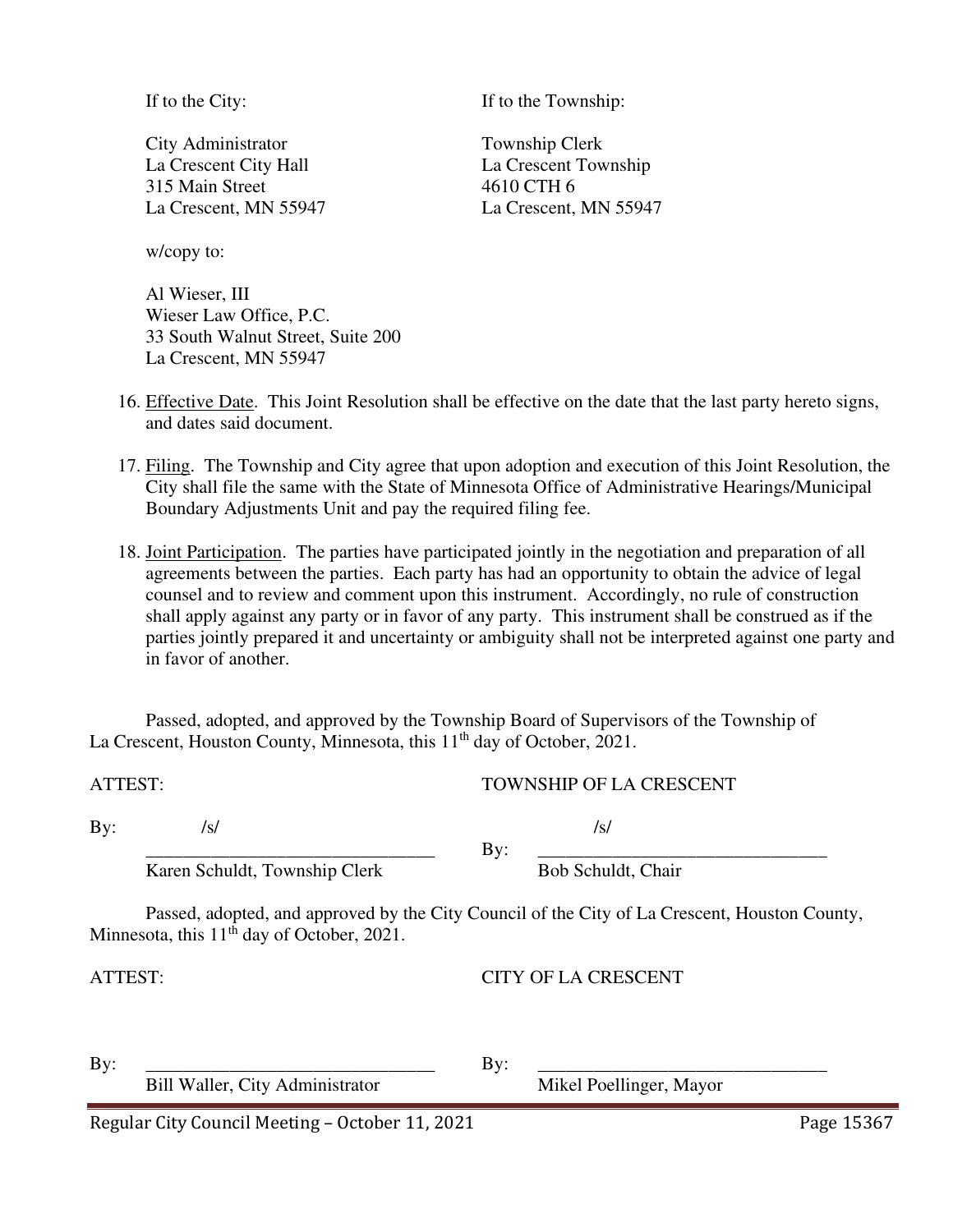# **EXHIBIT A**

# **DeBoer/1603 West Ln/08.0460.000 and 08.0124.003:**

# PARCEL A

### LOT TWELVE (12), BLOCK ONE (1) CRESCENT VALLEY SUBDIVISION TO THE TOWN OF LA CRESCENT, HOUSTON COUNTY, MINNESOTA; AND

#### PARCEL B

A PARCEL OF LAND LOCATED IN THE SOUTHEAST QUARTER OF THE SOUTHWEST QUARTER (SE¼ SW¼) OF SECTION NINE (9), TOWNSHIP ONE HUNDRED FOUR (104) NORTH, RANGE FOUR (4) WEST, LA CRESCENT TOWNSHIP, HOUSTON COUNTY, MINNESOTA, DESCRIBED AS FOLLOWS: COMMENCING AT THE SOUTH QUARTER CORNER OF SAID SECTION NINE (9), THENCE WEST 169.58 FEET; THENCE ALONG THE WEST LINE EXTENDED OF CRESCENT VALLEY SUBDIVISION NORTH 3 DEGREES 23'31" WEST 836.56 FEET TO THE SOUTHEAST CORNER OF LOT TEN (10), BLOCK ONE (1) OF SAID CRESCENT VALLEY SUBDIVISION; THENCE ALONG THE SOUTH LINE EXTENDED OF SAID LOT TEN (10) WEST 326.41 FEET TO THE POINT OF BEGINNING; THENCE CONTINUING WEST 180.09 FEET; THENCE ALONG THE WEST LINE EXTENDED OF LOT TWELVE (12) , BLOCK ONE (1) NORTH 25 DEGREES 48'26" EAST 122.34 FEET TO THE SOUTHWEST CORNER OF SAID LOT TWELVE (12); THENCE ALONG THE SOUTH LINE OF SAID LOT TWELVE (12) NORTH 84 DEGREES 25'58" EAST 173.00 FEET TO THE SOUTHEAST CORNER OF SAID LOT TWELVE (12); THENCE ALONG THE EAST LINE EXTENDED OF SAID LOT TWELVE (12) SOUTH 19 DEGREES 40'26" WEST 134.74 FEET TO THE POINT OF BEGINNING.

# **Hottovy/1620 West Ln/08.0463.000:**

LOT FIFTEEN (15), BLOCK ONE (1), CRESCENT VALLEY SUBDIVISION TO THE TOWN OF LA CRESCENT, ACCORDING TO THE PLAT THEREOF ON FILE AND OF RECORD IN THE OFFICE OF THE COUNTY RECORDER IN AND FOR HOUSTON COUNTY, MINNESOTA.

AND

THAT PART OF THE NORTHEAST QUARTER OF THE SOUTHWEST QUARTER (NE¼ SW¼) AND THE SOUTHEAST QUARTER OF THE SOUTHWEST QUARTER (SE¼ SW¼) OF SECTION NINE (9), TOWNSHIP ONE HUNDRED FOUR (104), RANGE FOUR (4), HOUSTON COUNTY, MINNESOTA, DESCRIBED AS FOLLOWS:

COMMENCING AT THE NORTHEAST CORNER OF LOT 15, BLOCK ONE, CRESCENT VALLEY SUBDIVISION, HOUSTON COUNTY, MINNESOTA; THENCE WESTERLY ALONG THE NORTH LINE OF SAID LOT 15 A DISTANCE OF 45.00 FEET TO THE POINT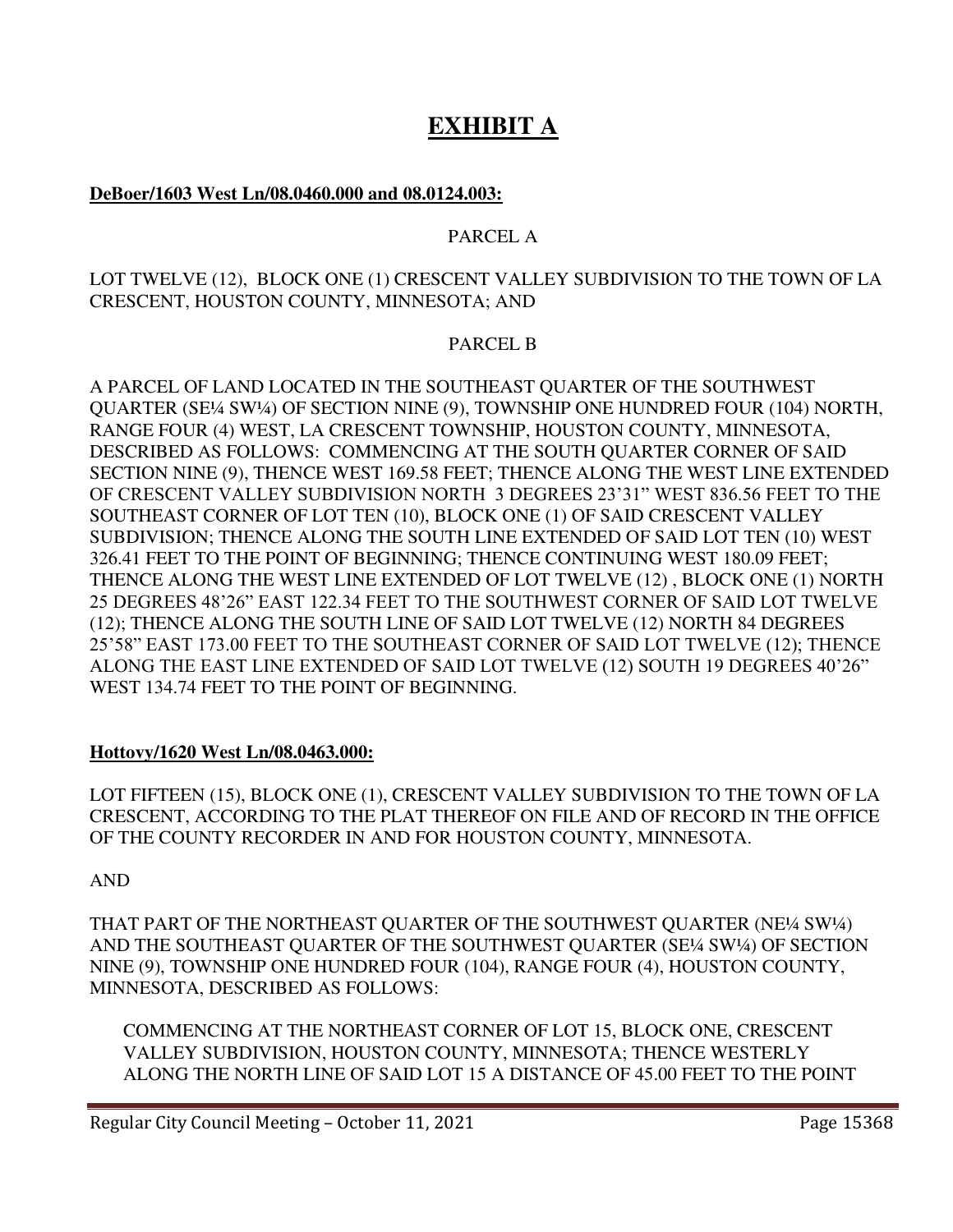OF BEGINNING OF THE LAND TO BE DESCRIBED; THENCE NORTHWESTERLY DEFLECTING TO THE RIGHT 56 DEGREES 27 MINUTES 23 SECONDS, 344.68 FEET; THENCE SOUTHWESTERLY DEFLECTING TO THE LEFT 123 DEGREES 59 MINUTES 36 SECONDS, 281.02 FEET TO A POINT ON THE NORTHWESTERLY EXTENSION OF THE LOT LINE BETWEEN SAID LOT 15 AND LOT 14, SAID BLOCK ONE, DISTANT 130.13 FEET NORTHWESTERLY OF THE MOST WESTERLY CORNER OF SAID LOT 15; THENCE SOUTHEASTERLY 130.13 FEET ALONG THE NORTHWESTERLY EXTENSION OF THE LOT LINE BETWEEN SAID LOTS 15 AND 14 TO THE MOST WESTERLY CORNER OF SAID LOT 15; THENCE NORTH 55 DEGREES 55 MINUTES 09 SECONDS WEST 60.96 FEET; THENCE SOUTH 79 DEGREES 21 MINUTES 51 SECONDS EAST 145.12 FEET TO THE POINT OF BEGINNING.

# **Stencel/1345 County 6/08.0537.000:**

PART OF THE NW¼ OF THE SE¼ OF SECTION 9, TOWNSHIP 104 NORTH, RANGE 4 WEST, TOWN OF LA CRESCENT, HOUSTON COUNTY, MINNESOTA, DESCRIBED AS FOLLOWS: COMMENCING AT THE CENTER OF SAID SECTION 9, THENCE SOUTH, ALONG THE QUARTER SECTION LINE, 424.40 FEET TO THE CENTER OF THE COUNTY HIGHWAY; THENCE SOUTH 58º32'00" EAST, ALONG THE CENTER OF THE HIGHWAY 433.75 FEET; THENCE CONTINUE ALONG THE CENTERLINE OF THE COUNTY HIGHWAY ON A CURVED LINE TO THE LEFT OF RADIUS 5,729.58 FEET, DELTA ANGLE OF 06º32' LEFT, A DISTANCE OF 653.3 FEET TO THE POINT OF BEGINNING OF THIS DESCRIPTION: THENCE SOUTH 65º04'00" EAST, ALONG THE CENTERLINE OF SAID HIGHWAY, 126.0 FEET; THENCE SOUTH 41º16'00" WEST 52.10 FEET; THENCE SOUTH 24º56'00" WEST 258.50 FEET: THENCE NORTH 65º02" WEST 239.90 FEET; THENCE NORTH 27º19'00" EAST 68.6 FEET; THENCE NORTH 41º16'00" EAST 250.27 FEET TO THE CENTERLINE OF THE COUNTY HIGHWAY; THENCE ALONG SAID CENTERLINE ON A CURVED LINE TO THE LEFT OF RADIUS 5,729.58 FEET, A DISTANCE OF 55.50 FEET TO THE POINT OF BEGINNING.

# **Oliver/1340 Valley Ln/08.0482.003:**

LOT THREE (3), BLOCK ONE (1), CRESCENT VALLEY FIRST ADDITION, LA CRESCENT TOWNSHIP, HOUSTON COUNTY, MINNESOTA.

# **Foust/1450 Valley Ln/08.0482.001**

LOT ONE (1), BLOCK ONE (1), CRESCENT VALLEY FIRST ADDITION, HOUSTON COUNTY, MINNESOTA. **Myhre/1441 Valley Ln/08.0482.009** 

LOT FOUR (4) IN BLOCK TWO (2) OF CRESCENT VALLEY FIRST ADDITION TO THE TOWN OF LA CRESCENT, HOUSTON COUNTY, MINNESOTA.

# **Grant/1463 Valley Ln/08/0482.006**

LOT ONE (1), BLOCK TWO (2), CRESCENT VALLEY FIRST ADDITION TO THE TOWNSHIP OF LA CRESCENT, HOUSTON COUNTY, MINNESOTA.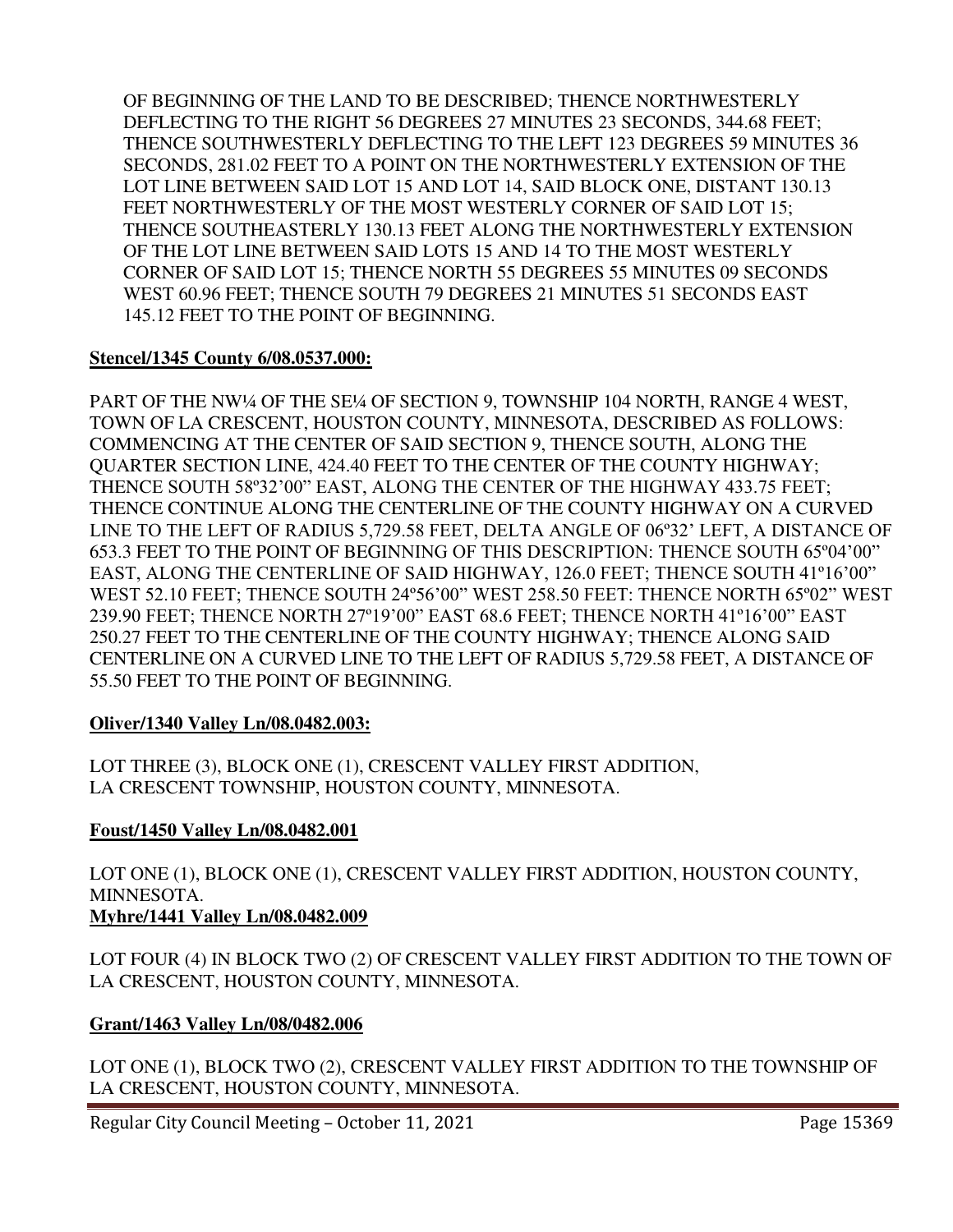# **Ostrander/95 Crescent Ave/08.0478.000:**

LOT FOUR (4), BLOCK TWO (2), CRESCENT VALLEY SUBDIVISION, LA CRESCENT TOWNSHIP, HOUSTON COUNTY, MINNESOTA.

# **Klinski/51 Crescent Ave/08.0476.000:**

LOT TWO (2), BLOCK TWO (2) CRESCENT VALLEY SUBDIVISION TO THE TOWNSHIP OF LA CRESCENT ACCORDING TO THE PLAT THEREOF ON FILE AND OF RECORD IN THE OFFICE OF THE COUNTY RECORDER IN AND FOR HOUSTON COUNTY, MINNESOTA.

# **Thompson/29 Crescent Ave/08.0475.000**

LOT 1, BLOCK 2, CRESCENT VALLEY SUBDIVISION TO THE TOWNSHIP OF LA CRESCENT, ACCORDING TO THE PLAT THEREOF ON FILE AND OF RECORD IN THE OFFICE OF THE COUNTY RECORDER IN AND FOR HOUSTON COUNTY, MINNESOTA,

EXCEPT THE FOLLOWING:

PART OF LOT 1, BLOCK 2, CRESCENT VALLEY SUBDIVISION, LA CRESCENT TOWNSHIP, HOUSTON COUNTY, MINNESOTA, DESCRIBED AS FOLLOWS:

BEGINNING AT THE SOUTHWEST CORNER OF SAID LOT 1; THENCE NORTH 1 DEGREE 18 MINUTES 12 SECONDS EAST ALONG THE WEST LINE THEREOF 10 FEET; THENCE SOUTH 63 DEGREES 38 MINUTES 55 SECONDS EAST 43.19 FEET TO THE SOUTH LINE OF SAID LOT 1; THENCE NORTH 76 DEGREES 44 MINUTES 51 SECONDS WEST ALONG THE SOUTH LINE THEREOF 40 FEET TO THE POINT OF BEGINNING.

# **Davison/30 Janell Ave/08.0560.000**

A TRACT OF LAND IN THE SOUTHWEST QUARTER OF THE SOUTHEAST QUARTER (SW1/4 SE1/4), SECTION NINE (9), TOWNSHIP 104 NORTH, RANGE FOUR (4) WEST, OF THE FIFTH PRINCIPAL MERIDIAN, HOUSTON COUNTY, MINNESOTA, DESCRIBED AS FOLLOWS:

WEST ON THE SECTION LINE FROM THE SOUTHEAST CORNER OF SAID SECTION NINE (9) A DISTANCE OF 2,247.5 FEET; THENCE NORTH 6°45' EAST A DISTANCE OF 33 FEET FOR A POINT OF BEGINNING; THENCE WESTERLY ON A LINE PARALLEL WITH THE SOUTH SECTION LINE A DISTANCE OF 156 FEET; THENCE NORTH 6°45' EAST A DISTANCE OF 202 FEET; THENCE EASTERLY ON A LINE PARALLEL WITH SAID SOUTH LINE OF SECTION NINE (9) A DISTANCE OF 156 FEET; THENCE SOUTHERLY  $6^{\circ}45'$  WEST A DISTANCE OF 202 FEET TO THE POINT OF BEGINNING.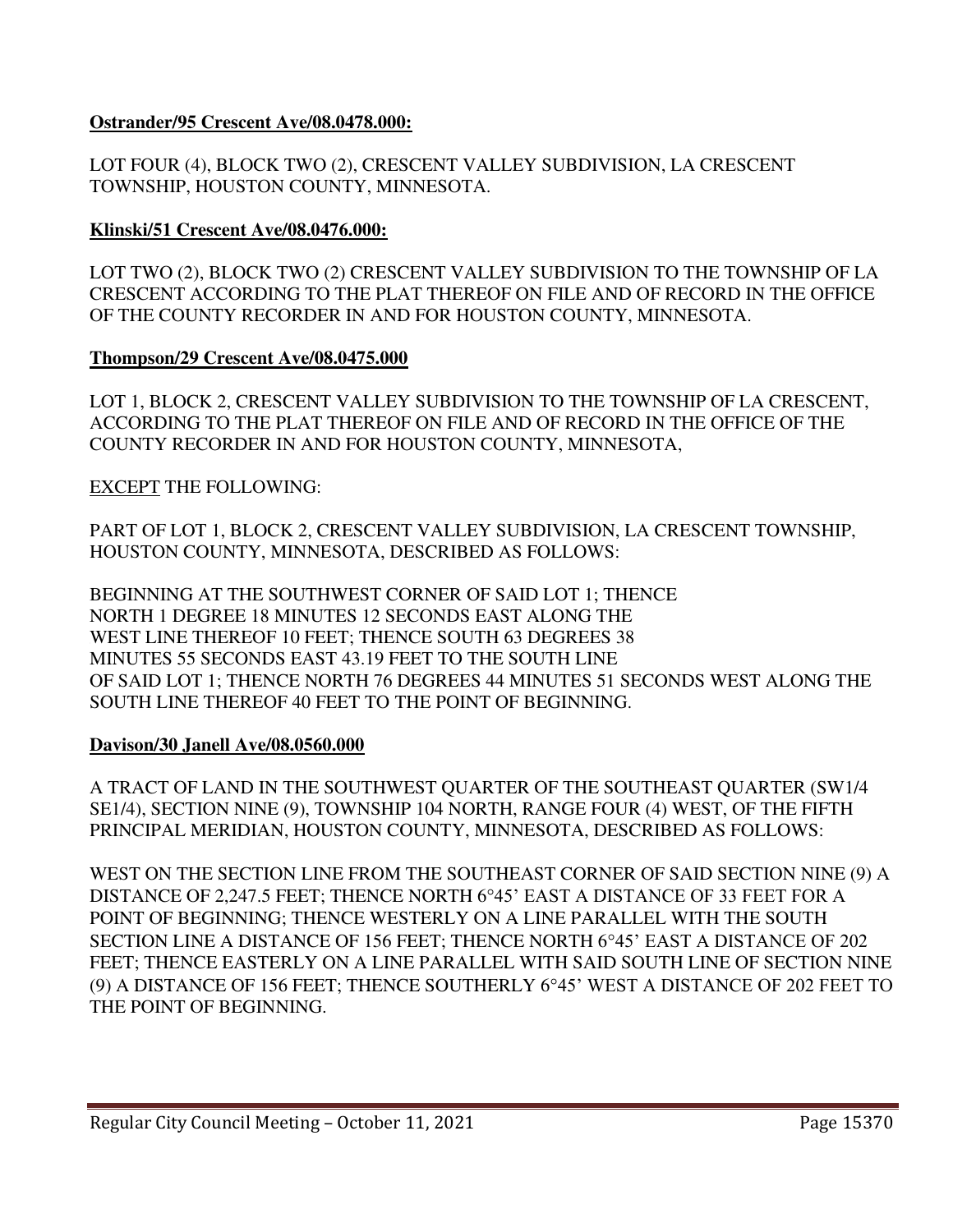**Van Lin/35 Janell Ave/08.0559.000** 

A TRACT OF LAND IN THE SOUTHWEST QUARTER OF THE SOUTHEAST QUARTER (SW¼ SE¼) OF SECTION 9, TOWNSHIP 104, RANGE 4 WEST DESCRIBED AS FOLLOWS:

WEST ON THE SECTION LINE FROM THE SOUTHEAST CORNER OF SAID SECTION 9 A DISTANCE OF 2208.3 FEET; THENCE NORTH 6 DEGREES 45 MINUTES EAST A DISTANCE OF 33.23 FEET TO THE POINT OF BEGINNING; THENCE EAST PARALLEL TO THE SECTION LINE A DISTANCE OF 134.80 FEET, THENCE NORTH 6 DEGREES 45 MINUTES EAST A DISTANCE OF 209.62 FEET; THENCE NORTH 83 DEGREES 15 MINUTES WEST A DISTANCE OF 133.86 FEET, THENCE SOUTH 6 DEGREES 45 MINUTES WEST TO THE PLACE OF BEGINNING, HOUSTON COUNTY, MINNESOTA.

# **Garrison/60 Janell Ave/08.0565.000**

A TRACT OF LAND IN THE SW¼ OF SECTION 9, TOWNSHIP 104 NORTH, RANGE 4 WEST, HOUSTON COUNTY, MINNESOTA, DESCRIBED AS FOLLOWS:

WEST ON THE SECTION LINE FROM THE SE CORNER OF SAID SECTION 9 A DISTANCE OF 2268.71 FEET, THENCE NORTH 6º45' EAST, 235.0 FEET TO THE POINT OF BEGINNING:

THENCE CONTINUE NORTH 6º 45' EAST, 105.0 FEET, THENCE NORTH 83º 15' WEST, 133.85 FEET, THENCE SOUTH 6º 45' WEST, 120.80 FEET, THENCE EAST ON A LINE PARALLEL TO SAID SECTION LINE, 134.79 FEET TO THE POINT OF BEGINNING.

BEING SUBJECT TO A PUBLIC UTILITY AND DRAINAGE EASEMENT OVER THE WESTERLY 6 FEET AND A PUBLIC ROADWAY EASEMENT OVER THE EASTERLY 11 FEET OF THE ABOVE DESCRIBED TRACT.

TOGETHER WITH ALL RIGHTS CREATED BY VIRTUE OF AN EASEMENT DEED AND AGREEMENT FOR WATER DATED JUNE 9, 1972, FILED NOVEMBER 15, 1972 IN BOOK 242 OF MISC., PAGE 532.

# **Nissalke/63 Janell Ave/08.0562.000**

THAT PART OF THE SOUTHWEST QUARTER OF THE SOUTHEAST QUARTER (SW¼ SE¼) OF SECTION NINE (9), TOWNSHIP ONE HUNDRED FOUR (104) NORTH, RANGE FOUR (4) WEST, HOUSTON COUNTY, MINNESOTA, DESCRIBED AS COMMENCING AT THE SOUTHEAST CORNER OF SAID SECTION NINE (9); THENCE WEST ALONG THE SECTION LINE A DISTANCE OF 2073.5 FEET; THENCE' NORTH 6º45' EAST A DISTANCE OF 242.85 FEET TO THE POINT OF BEGINNING; THENCE CONTINUE NORTH 6º45' EAST A DISTANCE OF 105 FEET; THENCE NORTH 83º15' WEST A DISTANCE OF 172.79 FEET; THENCE SOUTH 6º45' WEST A DISTANCE OF 105 FEET; THENCE SOUTH 83º15' EAST A DISTANCE OF 172.79 FEET TO THE POINT OF BEGINNING.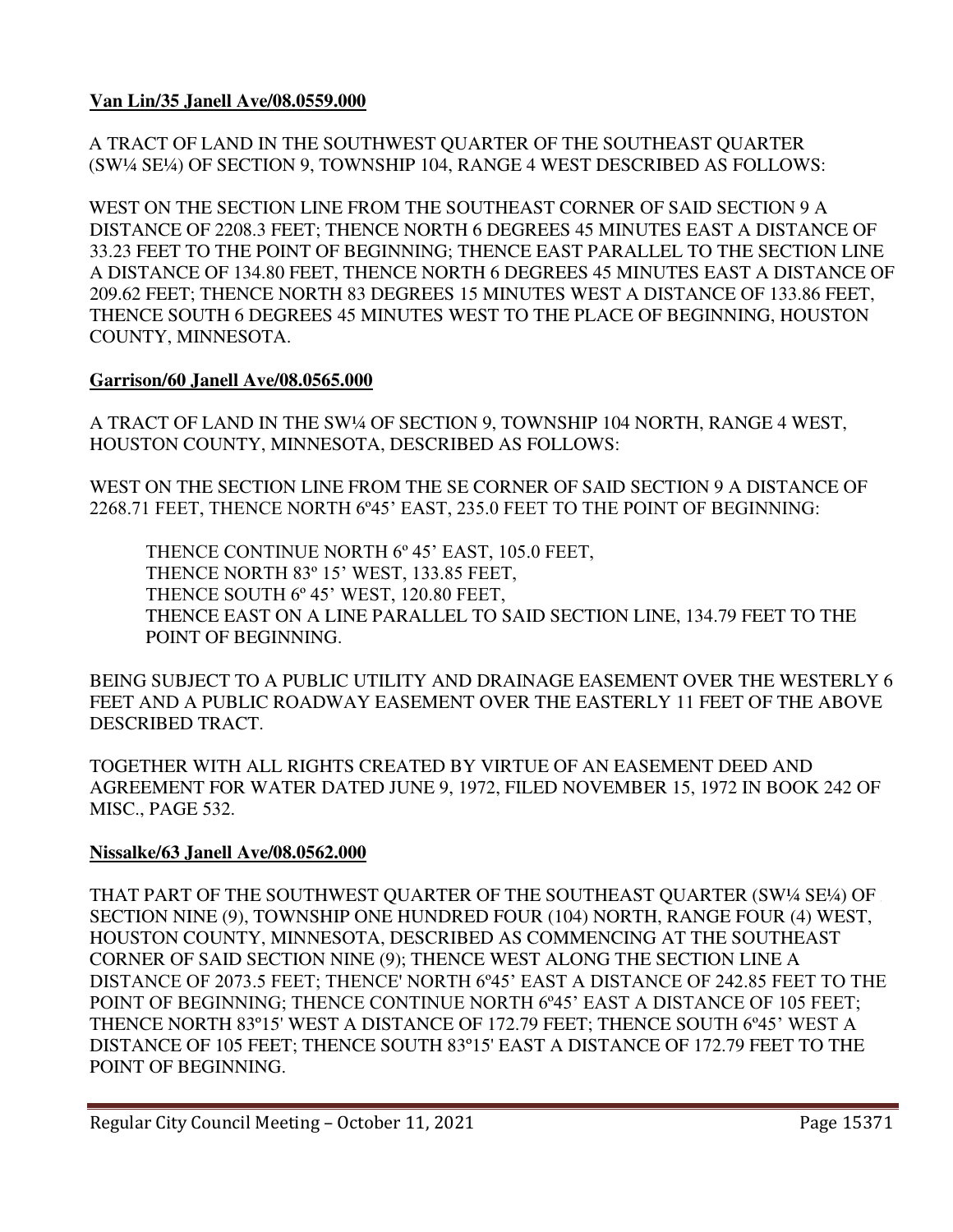# **Anderson/88 Janell Ave/08.0568.000**

A TRACT OF LAND IN THE SOUTHWEST QUARTER OF THE SOUTHEAST QUARTER (SW¼ SE¼) OF SECTION NINE (9), TOWNSHIP ONE HUNDRED FOUR (104) NORTH, RANGE FOUR (4) WEST, HOUSTON COUNTY, MINNESOTA, DESCRIBED AS FOLLOWS:

WEST ON THE SECTION LINE FROM THE SOUTHEAST CORNER OF SAID SECTION NINE (9), A DISTANCE OF 2268.71 FEET, THENCE NORTH 6º45' EAST 340.00 FEET TO THE POINT OF BEGINNING, THENCE CONTINUE NORTH 6º45' EAST 105.0 FEET, THENCE NORTH 83º15' WEST 133.85 FEET, THENCE SOUTH 6º45' WEST 105.0 FEET, THENCE SOUTH 83º15' EAST 133.85 FEET TO THE POINT OF BEGINNING.

AND BEING SUBJECT TO A PUBLIC UTILITY AND DRAINAGE EASEMENT OVER THE WESTERLY 6 FEET AND A PUBLIC ROADWAY EASEMENT OVER THE EASTERLY 11 FEET OF THE ABOVE DESCRIBED TRACT.

# **Dedicated Park (No La Crescent Township Tax ID Assigned):**

THE LAND CONTAINED IN THE RECORDED PLAT OF CRESCENT VALLEY SUBDIVISION DEDICATED TO PUBLIC FOR PARK.

# **Platted Road Right of Way (No La Crescent Township Tax ID Assigned):**

VALLEY LANE FROM THE NORTH LINE OF LOT 4, BLOCK 1 CRESCENT VALLEY FIRST SUBDIVISION TO THE SOUTHERLY RIGHT OF WAY OF COUNTY ROAD 6 AND THERE TERMINATING.

AND ALL THAT PART OF CRESCENT AVENUE LYING SOUTH OF THE INTERSECTION OF VALLEY LANE NOT CURRENTLY IN THE CITY OF LA CRESCENT.

# **Metes and Bounds Parcel I (No La Crescent Township Tax ID Assigned):**

PART OF THE SE¼ OF THE SW¼ OF SECTION 9, TOWNSHIP 104, RANGE 4 WEST, TOWN OF LA CRESCENT, HOUSTON COUNTY, MINNESOTA, DESCRIBED AS FOLLOWS: COMMENCING AT THE SOUTH QUARTER CORNER OF SAID SECTION 9; THENCE ALONG THE SOUTH LINE OF SAID SECTION 9, WEST 169.58 FEET; THENCE ALONG THE WEST LINE EXTENDED OF CRESCENT VALLEY SUBDIVISION NORTH 3 DEGREES 23 MINUTES 31 SECONDS WEST 836.56 FEET TO THE SOUTHEAST CORNER OF LOT 10, BLOCK 1 OF SAID CRESCENT VALLEY SUBDIVISION; THENCE ALONG THE SOUTH LINE OF SAID LOT 10 WEST 64.16 FEET TO THE POINT OF BEGINNING; THENCE CONTINUING WEST 262.25 FEET; THENCE ALONG THE WEST LINE EXTENDED OF LOT 11 BLOCK 1 NORTH 19 DEGREES 40 MINUTES 26 SECONDS EAST 134.74 FEET TO THE SOUTHWEST COMER OF SAID LOT 11; THENCE ALONG THE SOUTH LINE OF SAID LOT 11, NORTH 84 DEGREES 26 MINUTES 58 SECONDS EAST 44.12 FEET AND SOUTH 80 DEGREES 38 MINUTES 06 SECONDS EAST 98.45 FEET TO THE SOUTHEAST CORNER OF SAID LOT 11; THENCE ALONG THE WESTERLY LINE OF LOT 10 SOUTH 33 DEGREES 22 MINUTES 37 SECONDS EAST 137.86 FEET TO THE POINT OF BEGINNING.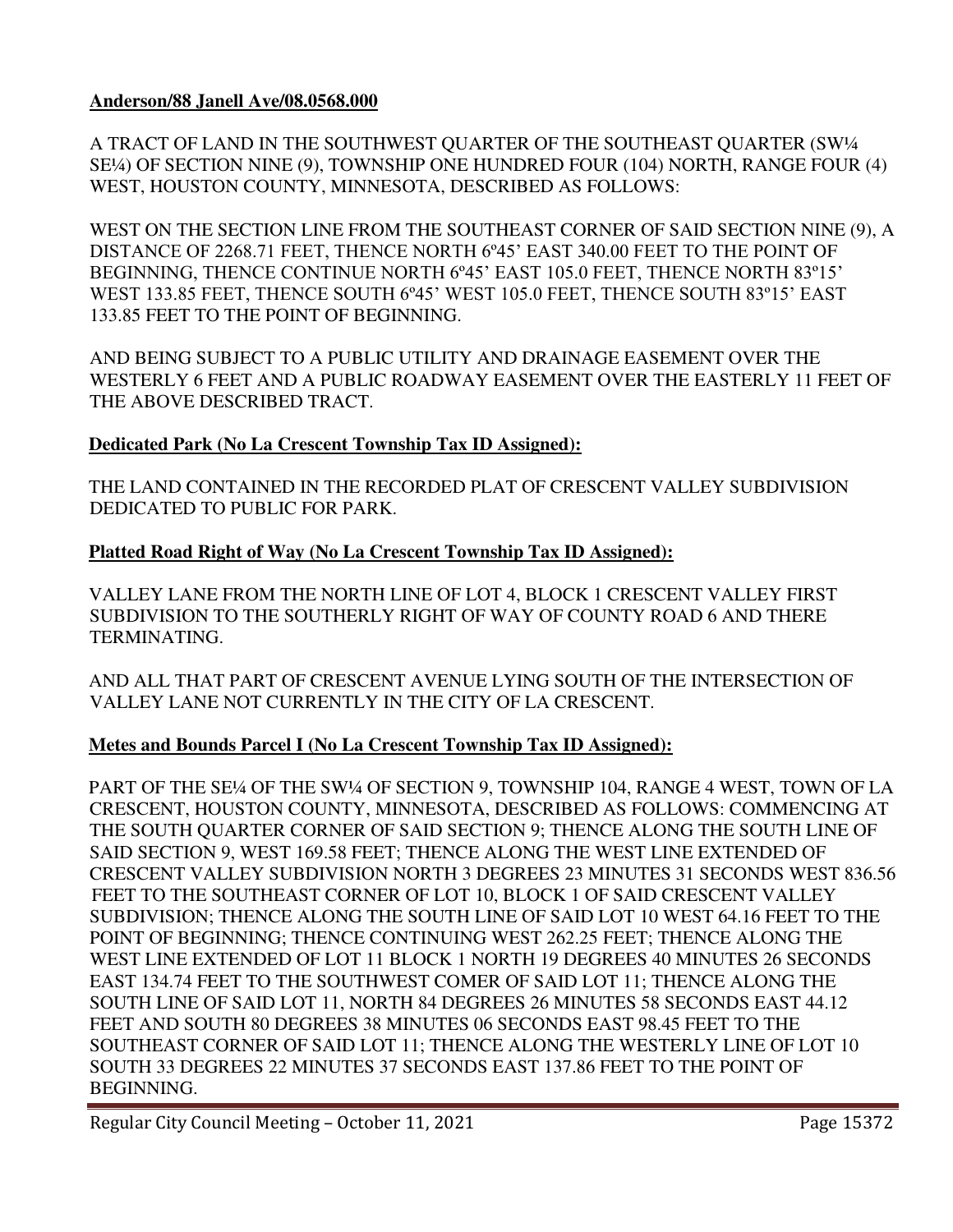# **Metes and Bounds Parcel II (No La Crescent Township Tax ID Assigned):**

THAT PART OF THE SOUTHEAST QUARTER OF THE SOUTHWEST QUARTER OF SECTION 9, TOWNSHIP 104, RANGE 4, HOUSTON COUNTY, MINNESOTA, DESCRIBED AS FOLLOWS: BEGINNING AT THE MOST SOUTHERLY CORNER OF LOT 13, BLOCK ONE, CRESCENT VALLEY SUBDIVISION, HOUSTON COUNTY, MINNESOTA; THENCE SOUTHWESTERLY ALONG THE SOUTHWESTERLY EXTENSION OF THE EAST LINE OF SAID LOT 13 TO THE NORTH LINE OF THE PROPERTY DESCRIBED IN RECORD BOOK 259 OF DEEDS, PAGE 217, HOUSTON COUNTY, MINNESOTA; THENCE NORTHWESTERLY, DEFLECTING TO THE RIGHT, 92 DEGREES 44 MINUTES 30 SECONDS, 326.99 FEET TO A ONE HALF INCH IRON PIPE MONUMENT; THENCE NORTHWESTERLY DEFLECTING TO THE RIGHT 32 DEGREES 54 MINUTES 45 SECONDS TO A POINT ON THE SOUTHWESTERLY EXTENSION OF THE LOT LINE BETWEEN SAID LOT 13 AND LOT 14, SAID BLOCK ONE, DISTANT 136.54 FEET SOUTHWESTERLY OF THE MOST WESTERLY CORNER OF SAID LOT 13; THENCE NORTHEASTERLY 136.54 FEET ALON THE SOUTHWESTERLY EXTENSION OF THE LOT LINE BETWEEN SAID LOTS 13 AND 14 TO THE MOST WESTERLY CORNER OF SAID LOT 13; THENCE SOUTHEASTERLY ALONG THE SOUTHWESTERLY BOUNDARY OF SAID LOT 13, A DISTANCE OF 350.97 FEET TO THE POINT OF BEGINNING.

# **EXHIBIT B Boundary Map**

The municipal boundary map referenced in the attached Joint Resolution, showing the current City of La Crescent and its relation to the Subject Areas to be annexed, legally described in Exhibit A, is attached hereto.

The motion for the adoption of the foregoing resolution was duly seconded by Member O'Donnell-Ebner and upon a roll call vote taken and tallied by the City Administrator, the following Members present voted in favor thereof, viz;

| Cherryl Jostad         | Yes |
|------------------------|-----|
| Teresa O'Donnell-Ebner | Yes |
| Dale Williams          | Yes |
| Mike Poellinger        | Yes |

Member Ryan Hutchinson abstained from voting, and none voted against the same. The motion was declared duly carried and the resolution duly passed and adopted by a 4-0 vote.

# **ITEM 3.2 – PHASE 3 PEDESTRIAN BRIDGE BID RESULTS**

City Engineer, Tim Hruska, reviewed with City Council via Zoom the bids for Phase 3 of the Pedestrian Bridge project. The four bids were received by the City on September 20, 2021. The project will construct a new pedestrian bridge over Highway 14/61 at the extension of South 1<sup>st</sup> Street. The low bid for the project was received from ICON Constructors, LLC from Mabel, MN for \$3,224,056.32. This included \$129,000.00 for the architectural arch. City Council also reviewed the bid tabulation. The engineer's estimate for the project was \$2,822,676.25. The City has received approval by the State Aid Engineer to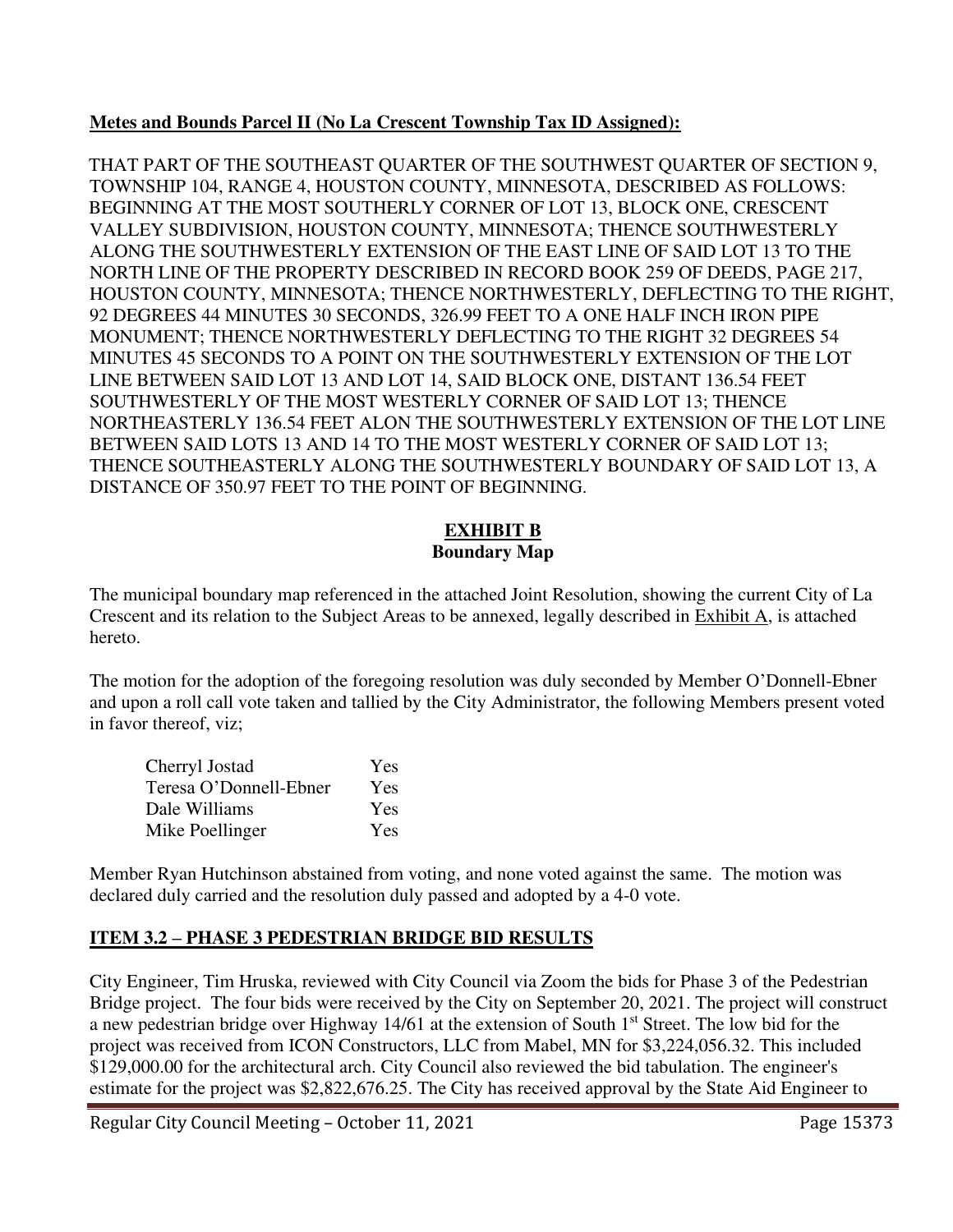utilize State Aid funds to cover costs for the project since it is in MnDOT Right of Way. The City will continue to work with the Contractor to find ways to value engineer the project to save costs. It is expected that a deduct Change Order will be presented to City Council in the next month. The City has received approval by MnDOT's Civil Rights department and the State Aid Engineer to award this project. It was recommended to City Council to award the contract to ICON Constructors, LLC for the project as they were the low responsive, responsible bidder. Following discussion, Member O'Donnell-Ebner made a motion, seconded by Member Jostad, as follows:

# **MOTION TO AWARD THE CONTRACT FOR WAGON WHEEL PHASE 3 PEDESTRIAN/BIKE BRIDGE PROJECT TO ICON CONSTRUCTORS, LLC IN THE AMOUNT OF \$3,224,056.32 AS THEY WERE THE LOW RESPONSIVE, RESPONSIBLE BIDDER.**

Upon a roll call vote taken and tallied by the City Administrator, the following Members voted in favor thereof, viz;

| Ryan Hutchinson        | Yes |
|------------------------|-----|
| Cherryl Jostad         | Yes |
| Teresa O'Donnell-Ebner | Yes |
| Dale Williams          | Yes |
| Mike Poellinger        | Yes |

and none voted against the same. The motion was declared duly carried.

# **ITEM 3.3 – SHORT TERM FINANCING – BRIDGE PROJECT**

City Attorney Wieser reviewed with City Council a memo from City Finance Director, Debbie Shimshak, that after review of the anticipated monthly construction costs for the Wagon Wheel Phase 3 Pedestrian/Bike Bridge Project, the City could potentially need up to \$1,000,000.00 in financing until the City can process and receive the awarded grant funds. The City must pay all construction and engineering cost prior to requesting these grant funds. For this reason, the City would need to find short-term financing. There is also time involved on the State side as they review, approve and process the grant payments. City Finance Director Shimshak contacted three local financial institutions and requested a proposal for temporary bonding of \$1,000,000.00 for a maximum twelve-month term that offers no penalty for prepayment. The City received three proposals: Merchants Bank - 2.75%; Home Federal - 2.99%; and ESB Bank - 2.5%. It was recommended to City Council to accept the proposal from ESB Bank with the lowest fixed interest rate of 2.5%. This will be a revolving line of credit, with no penalty for prepayment. The City has also spoken with the State Agencies about expediting the grant funds once submitted, which will reduce the time and interest expense the City would incur. Following discussion, Member Hutchinson made a motion, seconded by Member O'Donnell-Ebner, as follows:

# **MOTION TO ACCEPT THE PROPOSAL FROM ESB BANK WITH THE LOWEST FIXED INTEREST RATE OF 2.5% FOR SHORT TERM FINANCING OF THE WAGON WHEEL PHASE 3 PEDESTRIAN/BIKE BRIDGE PROJECT.**

Upon a roll call vote taken and tallied by the City Administrator, the following Members voted in favor thereof, viz;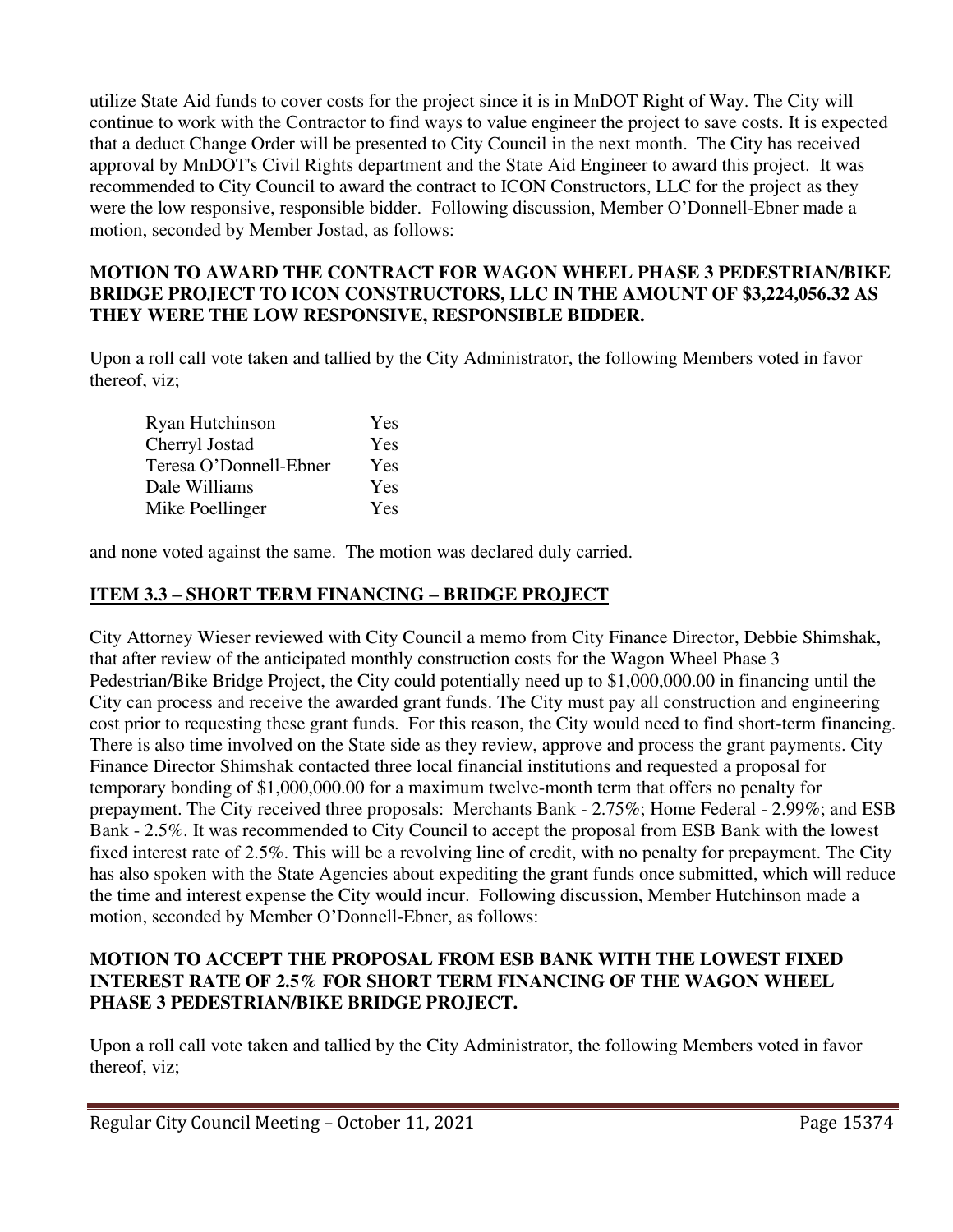| Ryan Hutchinson        | Yes |
|------------------------|-----|
| Teresa O'Donnell-Ebner | Yes |
| Dale Williams          | Yes |
| Mike Poellinger        | Yes |

Member Cherryl Jostad abstained from voting, and none voted against the same. The motion was declared duly carried by a 4-0 vote.

# **ITEM 3.4 – RELIEF ASSOCIATION PENSION INCREASE**

City Attorney Wieser reviewed with City Council a proposed increase in the annual benefit to the La Crescent Fire Department Relief Association. The benefit is proposed to be increased from \$3,200.00 to \$4,200.00 for each year of service to the department. City Council reviewed a correspondence from Todd Hase, Treasurer, of the La Crescent Fire Department Relief Association regarding the increase. As in the past, it was recommended that Members of the City Council that have a personal interest in this matter abstain from the vote. Following discussion, Member Williams made a motion, seconded by Member Jostad, as follows:

# **MOTION TO APPROVE AN INCREASE IN THE ANNUAL BENEFIT TO THE LA CRESCENT FIRE DEPARTMENT RELIEF ASSOCIATION FROM \$3,200.00 TO \$4,200.00 FOR EACH YEAR OF SERVICE TO THE DEPARTMENT.**

Upon a roll call vote taken and tallied by the City Administrator, the following Members voted in favor thereof, viz;

| Cherryl Jostad         | Yes |
|------------------------|-----|
| Teresa O'Donnell-Ebner | Yes |
| Dale Williams          | Yes |

Member Ryan Hutchinson and Mayor Mike Poellinger abstained from voting, and none voted against the same. The motion was declared duly carried by a 3-0 vote.

# **ITEM 3.5 – ADVERTISE DEVELOPMENT DIRECTOR POSITION**

City Administrator Waller reviewed with City Council a request for proposals (RFP) to provide Community/Economic Development services to the City of La Crescent. This is almost identical to the RFP that was used in 2014 when Terry Erickson was hired as the City's first Development Director. In order to proceed, it was recommended to City Council to approve the RFP and to authorize that the position be advertised. The proposals would then be presented to City Council at a future meeting. City Council reviewed minor modifications to the RFP. Following discussion, Member O'Donnell-Ebner made a motion, seconded by Member Hutchinson, as follows:

# **MOTION TO APPROVE THE REQUEST FOR PROPOSALS TO PROVIDE COMMUNITY/ECONOMIC DEVELOPMENT SERVICES TO THE CITY OF LA CRESCENT, WITH THE PROPOSALS TO BE PRESENTED TO CITY COUNCIL AT A FUTURE MEETING, AND TO AUTHORIZE THAT THE POSITION BE ADVERTISED.**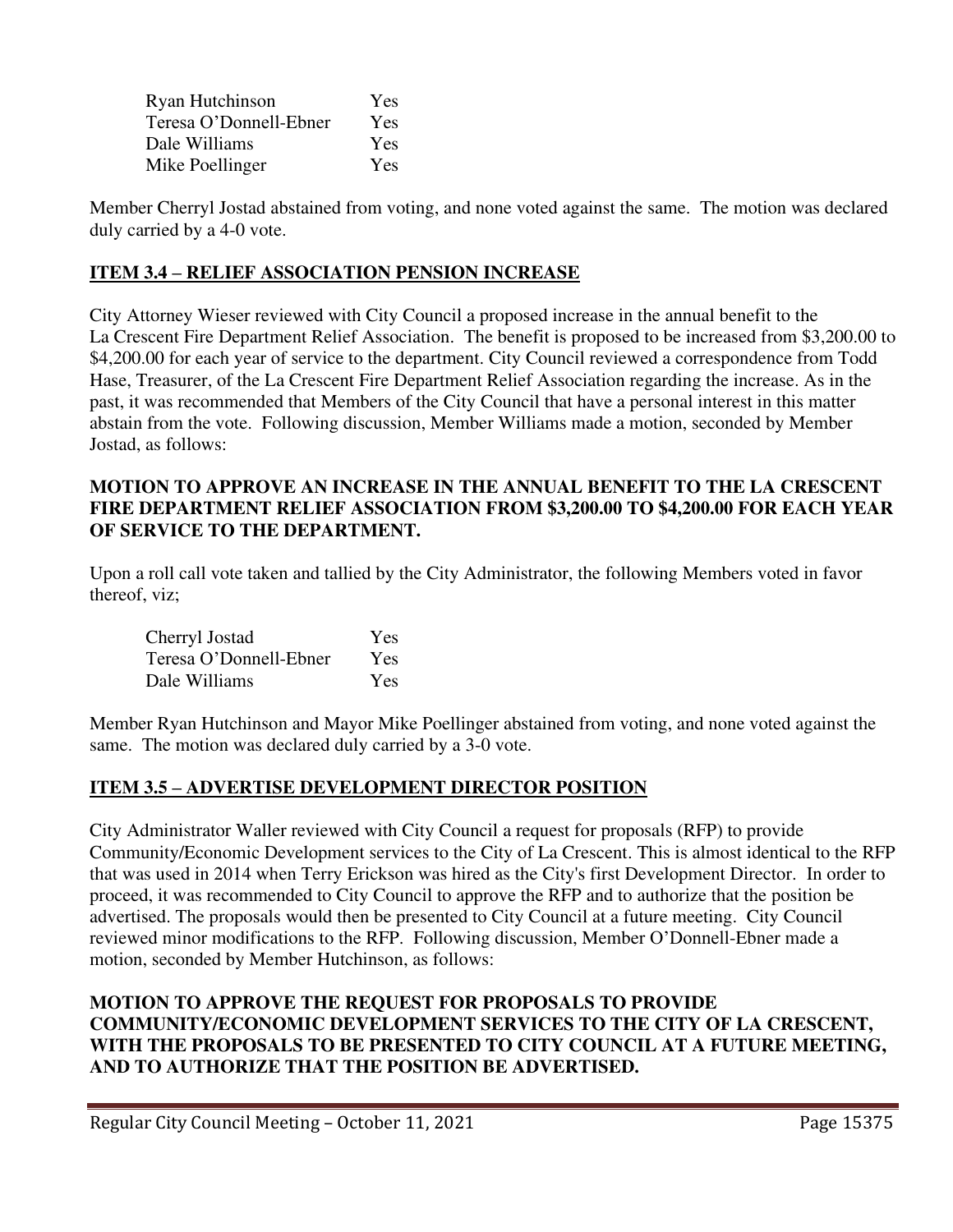Upon a roll call vote taken and tallied by the City Administrator, the following Members voted in favor thereof, viz;

| Ryan Hutchinson        | Yes |
|------------------------|-----|
| Cherryl Jostad         | Yes |
| Teresa O'Donnell-Ebner | Yes |
| Dale Williams          | Yes |
| Mike Poellinger        | Yes |

and none voted against the same. The motion was declared duly carried.

# **ITEM 3.6 – PARADE PERMIT REQUEST**

City Administrator Waller reviewed with City Council a memo from La Crescent Police Chief Doug Stavenau regarding a request for a Parade Permit for temporary street closure on Walnut Street from Main to South 2nd Street on Sunday, October 24, 2021, from 6:00-8:00 pm. The event is a Community Project called the 3rd Annual Thriller Performance and is being supported by La Crescent Montessori Students, Staff and Parents. This is a moving dance performance and show. The Community is invited to participate as it is an all-ages event. It was recommended to City Council to approve the request. The Police Department will be responsible for setting up barricades and providing traffic control. Following discussion, Member Hutchinson made a motion, seconded by Member O'Donnell-Ebner, as follows:

#### **MOTION TO APPROVE A PARADE PERMIT FOR TEMPORARY STREET CLOSURE ON**  WALNUT STREET FROM MAIN TO SOUTH 2<sup>ND</sup> STREET ON SUNDAY, OCTOBER 24, 2021, **FROM 6:00-8:00 PM FOR A COMMUNITY PROJECT CALLED THE 3RD ANNUAL THRILLER PERFORMANCE WITH THE LA CRESCENT POLICE DEPARTMENT TO BE RESPONSIBLE FOR SETTING UP BARRICADES AND PROVIDING TRAFFIC CONTROL.**

Upon a roll call vote taken and tallied by the City Administrator, the following Members voted in favor thereof, viz;

| Ryan Hutchinson        | Yes |
|------------------------|-----|
| Cherryl Jostad         | Yes |
| Teresa O'Donnell-Ebner | Yes |
| Dale Williams          | Yes |
| Mike Poellinger        | Yes |

and none voted against the same. The motion was declared duly carried.

# **ITEM 3.7 – HORSE THIEF RIDGE EASEMENT**

City Council reviewed an Agenda Request from Attorney Brent Smith on behalf of the effected property owners of the Horse Thief Ridge Easement. Attorney Smith addressed City Council with the concerns of the property owners. City Attorney Wieser then reviewed with City Council a proposed Quit Claim Deed prepared by the attorney for La Crescent Township. The purpose of the Quit Claim Deed is to convey to the City of La Crescent a sixty (60) foot access easement across the Horse Thief Ridge Development. Only the easement will be transferred to the City. The encumbered property remains in the Township. Horse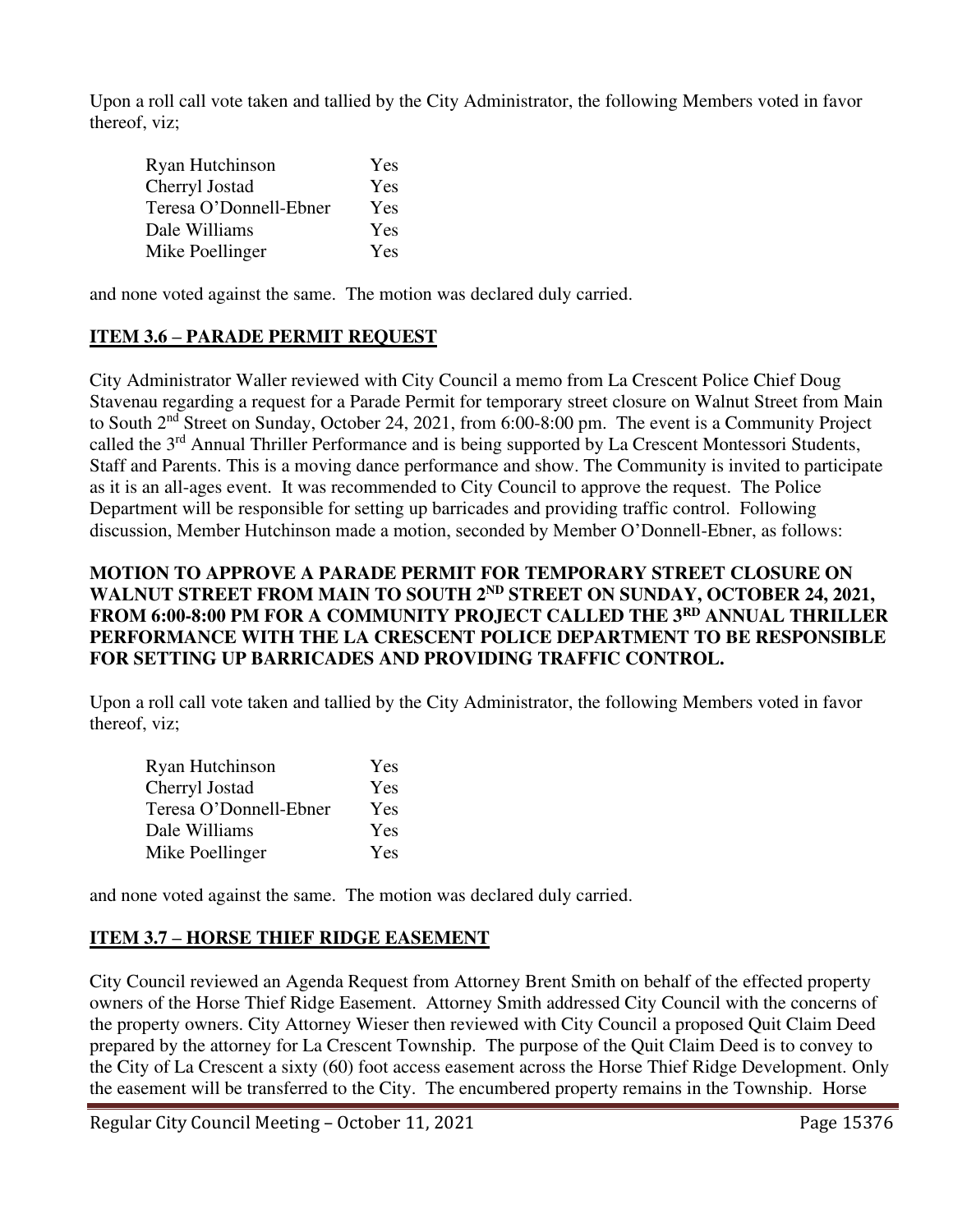Thief Ridge is located in La Crescent Township. The plat of Horse Thief Ridge contains a dedication to the public of this easement. City Council also reviewed a copy of the plat and a map from the City's 2017 Bluffland's Plan illustrating the potential walking trail. La Crescent Township is requesting the City provide a First Right of Refusal until 2046. This would require the City to give notice to the Township in advance of the City conveying the easement. City Council reviewed the Right of First Refusal Agreement. Discussion then ensued by City Council. Following discussion, Member Williams made a motion, seconded by Member Hutchinson, as follows:

# **MOTION TO ACCEPT THE QUIT CLAIM DEED FROM LA CRESCENT TOWNSHIP FOR THE HORSE THIEF RIDGE EASEMENT AND TO AUTHORIZE THE MAYOR AND CITY ADMINISTRATOR TO EXECUTE THE RIGHT OF FIRST REFUSAL AGREEMENT.**

Upon a roll call vote taken and tallied by the City Administrator, the following Members voted in favor thereof, viz;

| Ryan Hutchinson        | Yes        |
|------------------------|------------|
| Teresa O'Donnell-Ebner | Yes        |
| Dale Williams          | Yes        |
| Mike Poellinger        | <b>Yes</b> |

and Member Cherryl Jostad voted against the same. The motion was declared duly carried by a 4-1 vote.

# **ITEM 3.8 – COMMISSION RESIGNATIONS**

City Council reviewed letters of resignations from Eileen Krenz from the Economic Development Commission and from Randy Dobbs from the La Crescent Park and Recreation Commission. It was recommended to City Council to accept these resignations. Following discussion, Member Jostad made a motion, seconded by Member Hutchinson, as follows:

#### **MOTION TO ACCEPT THE RESIGNATIONS OF EILEEN KRENZ FROM THE ECONOMIC DEVELOPMENT COMMISSION AND RANDY DOBBS FROM THE LA CRESCENT PARK AND RECREATION COMMISSION.**

Upon a roll call vote taken and tallied by the City Administrator, the following Members voted in favor thereof, viz;

| Ryan Hutchinson        | Yes |
|------------------------|-----|
| Cherryl Jostad         | Yes |
| Teresa O'Donnell-Ebner | Yes |
| Dale Williams          | Yes |
| Mike Poellinger        | Yes |

and none voted against the same. The motion was declared duly carried.